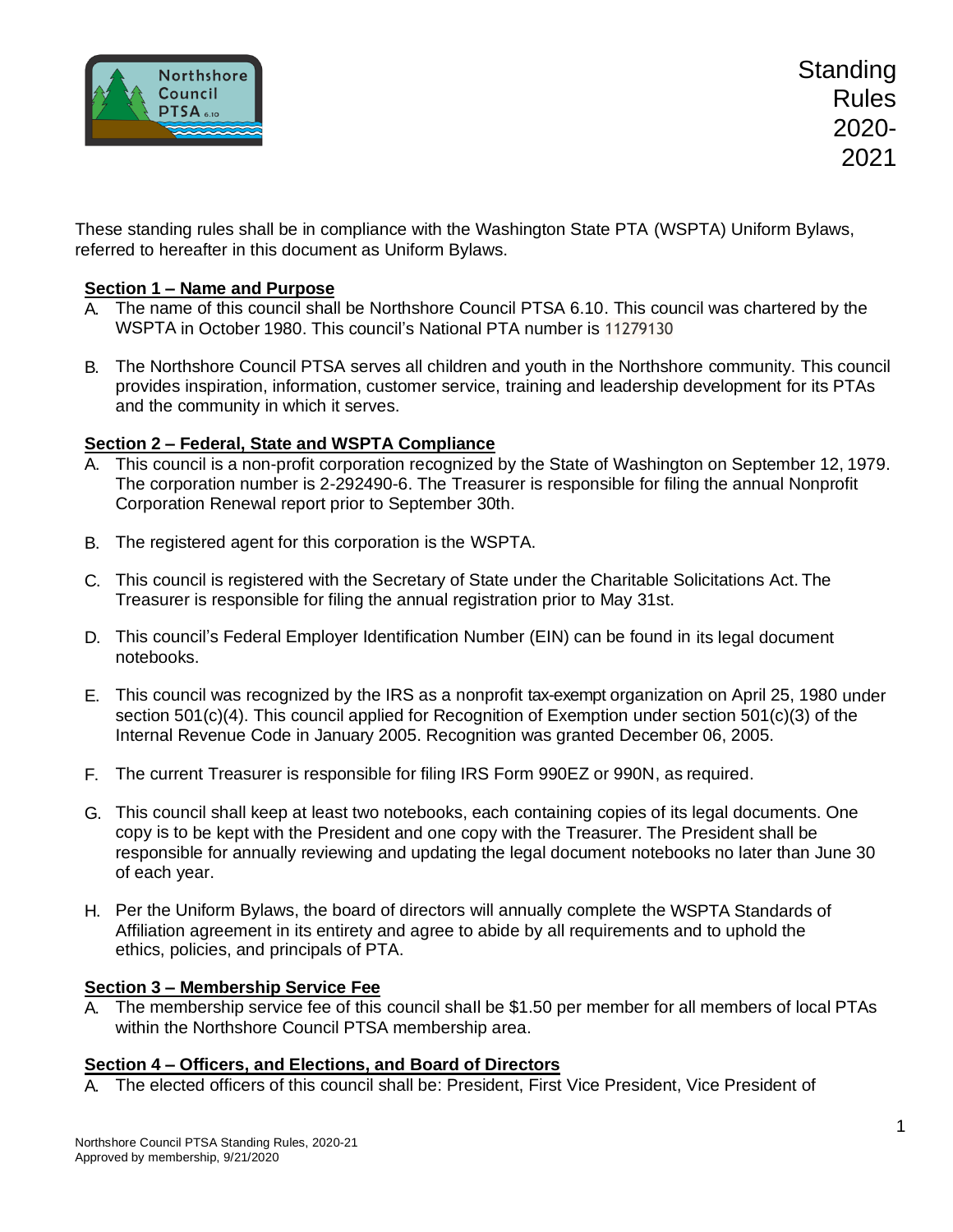Elementary Support, Vice President of Secondary Support, Vice President of Advocacy, Vice President of Events, Vice President of Communications, Secretary, and Treasurer. These elected officers shall constitute the executive committee.

- B. Any elected position, other than Treasurer, may be held jointly by two (2) people. Each co-position holder shall be entitled to voice and vote at all council meetings. In the case of Co-Presidents, the presiding President has the tie-breaking vote.
- C. One (1) member of the executive committee shall be required to annually attend PTA & The Law and all elected officers shall attend one (1) WSPTA-approved training annually.
- D. An office shall be declared vacant if an officer is absent three (3) consecutive meetings, unless previously excused by the presiding officer. This includes both board meetings and membership meetings.
- E. This council shall maintain a policy for board standards of conduct. This policy shall be reviewed and signed yearly by members of the board of directors. Signed copies of this policy shall reside with the secretary. Board members in violation of this policy may be subject to board action, which may include removal from office.
- F. This council's board of directors shall consist of the executive committee and standing committee chairs.
- G. Standing committee chairs are appointed for a one (1) year term by the President and are approved by the executive committee. Per appointment, a standing committee chair position may be held jointly by two (2) members. Whether held jointly (co-chair) or individually (chair), each committee shall be entitled to one voice and vote at each board of directors' meeting. One chair/co-chair will be expected to attend each board of directors' meeting, as well as membership meetings as defined in the meeting section of these standing rules. Standing committees can be added or removed during the year by a vote of the board of directors. The standing committees of this council are as follows: Family and Community Engagement, Membership, Emergency Preparedness and Safety, and Special Education Representative.
- H. Ad hoc committee chairs are appointed for a one (1) year term by the President and are approved by the executive committee. Ad hoc chairpersons will not have a vote at board meetings and will not be expected to attend board of directors meetings unless a report is required or requested by the President. Per appointment, an ad hoc committee chair position may be held jointly by two (2) members (co-chair). Ad hoc committees can be added or removed during the year by vote of the board of directors. The ad hoc committees of this council are as follows: Convention Coordinator, , Financial Review Committee, Nominating Committee, Presidents and Principals Lunch, Reflections, and Spring Recognition Event.
- I. The executive committee and standing committee chairs must be at least 18 years of age and a current member of at least one local PTA that falls within the Northshore Council PTSA membership area. Candidates for the office of council President and First Vice President shall have two years of elected officer experience on Northshore Council PTSA; OR served as President of a local PTA for at least one year and have one year of serving in an elected position on council or higher. Candidates for the office of Vice President of Elementary Support and Vice President of Secondary Support must have served in PTA a minimum of 2 years with one year as a local PTA President and one year in a board position at the educational stage that they are going to support.
- J. No person shall serve in the same executive committee position for more than two (2) consecutive years and must be elected each year of their term.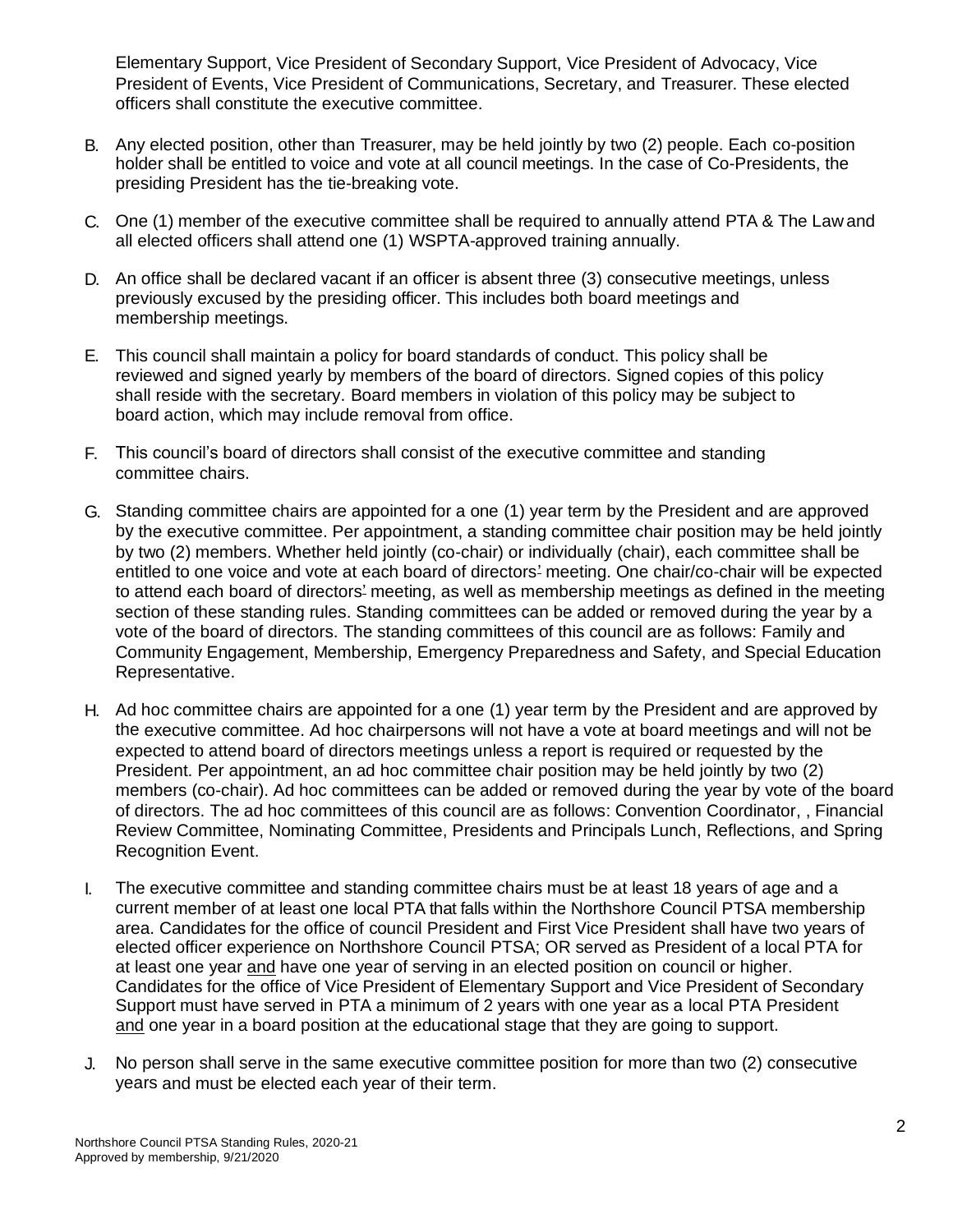K. An officer may be removed from office by two-thirds vote of the membership present at a regularly scheduled meeting or at a special membership meeting called for such purpose, following best practices found in current WSPTA policy manual.

# **Section 5 – Meetings, Quorum and Voting**

- A. The board of directors will meet at least three (3) times per year. The quorum for the board of directors meetings will be a majority of the filled positions.
- B. Membership meetings of this council shall be held regularly with the annual meeting held in March to elect officers. Dates of all membership meetings will be provided to members in accordance with the Uniform Bylaws Article 5, Section 10A. Changes of meeting dates may be made, as deemed necessary, by the board of directors.
- C. Membership meetings shall be held to adopt the annual budget, approve the standing rules, approve council goals and objectives, elect a nominating committee, elect officers, report results of all financial reviews, and to conduct other business.
- D. The voting body of this council will consist of the council board of directors, council ad hoc committee chairs and up to 4 representatives from each local PTA within Northshore Council PTSA's membership area. Quorum at each membership meeting shall be 15.
- E. If the President determines that a formidable challenge will prevent a scheduled membership meeting to happen in person, ballot voting, including the election of officers or nominating committee, may take place via electronic transmission. If ballot voting takes place by electronic transmission, the Northshore Council PTSA electronic voting policy and procedure will be followed.

# **Section 6 – Standing Rules**

- A. The board of directors will review the standing rules annually prior to the first membership meeting of the fiscal year.
- B. The standing rules shall be adopted annually by a majority vote at the first membership meeting of the fiscal year.
- C. Standing rules may be amended at any regular membership meeting by a quorum of no less than 15 voting members.

## **Section 7 – Budgeting and Finance**

- This council shall operate in a fiscally responsible manner as defined in the Uniform Bylaws Article 5 Section 2 and Section 9F.
- B. The annual operating budget shall be approved at the March membership meeting and reapproved at the first membership meeting of the fiscal year.
- C. The board of directors has the authority to reallocate non-restricted funds from one line item to another by a majority vote.
- D. A financial review committee, minimum of three  $(3)$  members appointed by the President, will review the financial books in January and July and any other time deemed necessary by vote of the board of directors. Members of this committee shall not include the Treasurer, any person authorized to sign on the council bank accounts for the period that is being reviewed or any individuals living in their households. Results and action taken will be reported to the membership per Section 5C of these standing rules.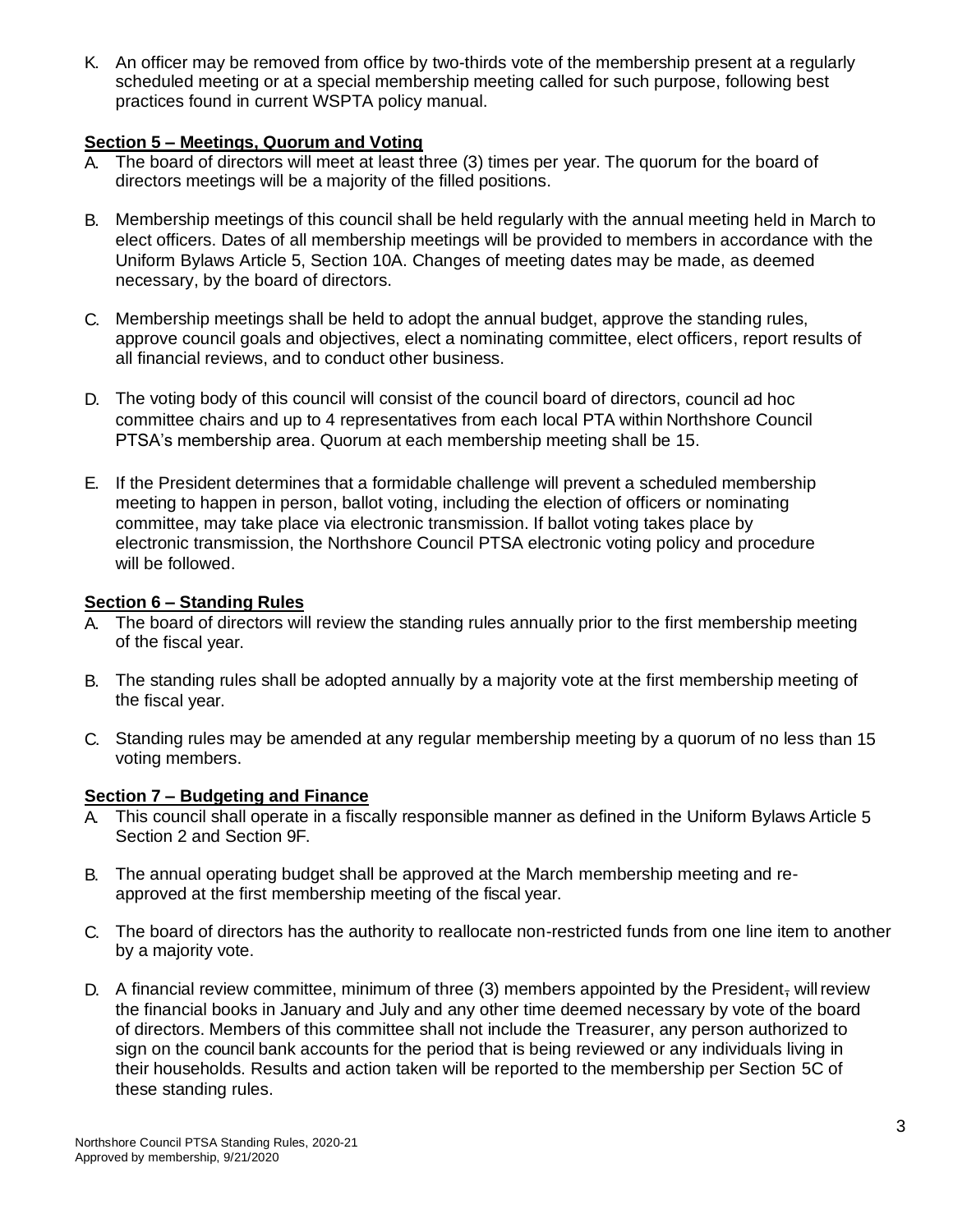# **Section 8 – Bank Account, Contracts and Signers**

- A. This council shall establish one or more accounts with a financial institution as determined by the board of directors. Any such account shall require the signatures of at least two elected officers to make a withdrawal.
- B. The board of directors shall determine who the signers on the council bank account(s) shall be.
- C. Signatures of three (3) or more elected officers shall be on the authorized signature card for this council's bank account(s).
- D. Two (2) authorizations are required on all disbursements.
- E. This council's monthly bank statement(s) shall be provided unopened to a person appointed by the board of directors. That person will be appointed at the beginning of the fiscal year and shall not be a signer on the council bank account(s). Upon reviewing the statement(s), the reviewer shall promptly report any concerns or discrepancies identified to the executive committee. If there are no concerns or apparent discrepancies, the reviewer shall sign and provide the bank account statement(s) to the Treasurer.
- F. All contracts and binding agreements require the signatures of two elected officers, one of which must be the President.
- G. Usernames and passwords for online banking shall be kept in each of the legal document notebooks. Passwords shall be changed every time there is a change of Treasurer and at the beginning of the fiscal year.

### **Section 9 – Conferences, Assemblies and Representation**

- Voting delegate(s) to the WSPTA Legislative Assembly shall be the council Vice President of Advocacy and up to three (3) council officers, as designated by the board of directors.
- B. Voting delegates to the annual Washington State PTA Convention shall be selected from the incoming officers by the board of directors. Consideration will be given in priority order to incoming elected officers, then incoming board members, and finally incoming ad hoc committee chairs.
- C. This council will annually fund delegates to attend the National PTA Convention. The budget to send delegates shall be up to \$650.
- D. Delegates to the National PTA Convention shall be the incoming President or alternates as determined by the board of directors. Consideration will be given in priority order to incoming elected officers, then incoming board members, and finally incoming ad hoc committee chairs.

#### **Section 10 – Awards**

- A. This council may present the following awards annually in the spring: up to two Golden Acorn awards, one Outstanding Educator award, two Outstanding Advocate awards (one adult and one student), one Outstanding Service award and one Honorary Lifetime Membership.
- B. Recipients for all awards will be selected from among leaders and active PTA members within the Northshore community.
- C. Awards nominations are coordinated by the First Vice President of this council. The First Vice President will assemble a committee to select the recipients of these awards.
- D. The Awards committee shall strive to remain within budget. It will up to the discretion of the board of